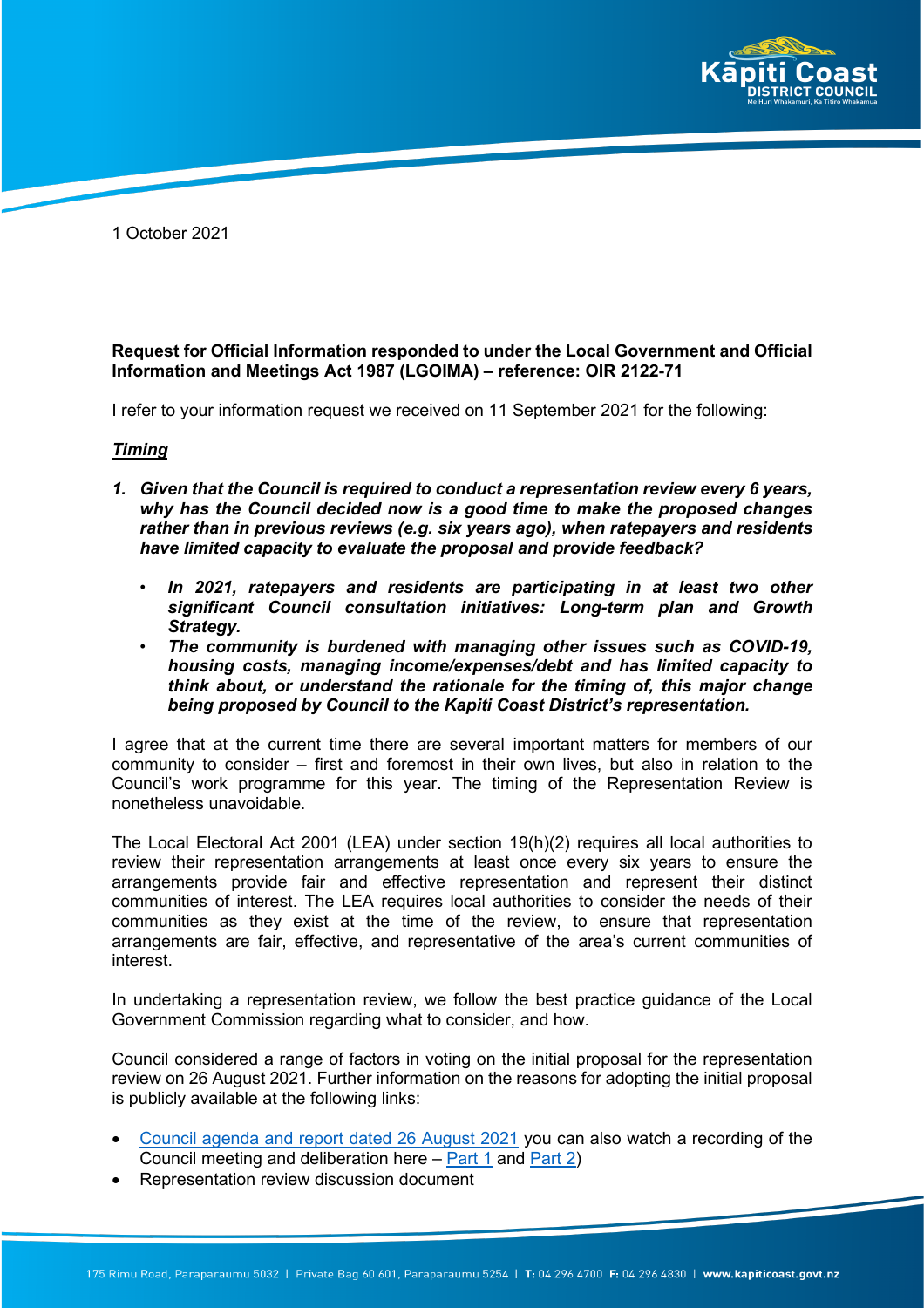- Resolution from Council meeting dated 26 August 2021 [available here](https://www.kapiticoast.govt.nz/media/40378/council-resolution-rep-review-initial-proposal-26-aug-2021.pdf)
- Presentations from Council representation review briefings on [1 June 2021,](https://www.kapiticoast.govt.nz/media/40270/council-briefing-presentation-01-jun-21.pdf) [29 June 2021,](https://www.kapiticoast.govt.nz/media/40273/council-briefing-presentation-29-jun-21.pdf) [27 July 2021](https://www.kapiticoast.govt.nz/media/40272/council-briefing-presentation-27-jul-21.pdf) and [10 August 2021.](https://www.kapiticoast.govt.nz/media/40271/council-briefing-presentation-10-aug-21.pdf)

## *Engagement provider*

### *2. How many expressions of interest did Council receive for the engagement work and from whom?*

Council undertook a direct sourcing approach via a simple request for proposal to select Empathy Design. This was informed by an understanding of providers in the market, the timeframes associated with the Representation Review; staff capacity and capability; and the specialised requirements for this work. Empathy Design was selected based on their capability to deliver against the selection criteria, reference checks and samples of work provided.

#### *3. What process and criteria did the Council use to select the preferred engagement provider, Empathy?*

Please see the response to question 2 above.

### *4. Why did Council select Empathy – what relevant credentials and experience did Empathy have that other candidates didn't?*

|  |  |  | The requirements for this procurement are set out below: |
|--|--|--|----------------------------------------------------------|
|--|--|--|----------------------------------------------------------|

| The requirements              | Plan and deliver community engagement using a variety<br>of methods and channels to inform the Council's<br>Representation Review. Complete analysis of feedback<br>received through engagement and provide written<br>updates to inform the review. |  |
|-------------------------------|------------------------------------------------------------------------------------------------------------------------------------------------------------------------------------------------------------------------------------------------------|--|
|                               | The business objective is to successfully complete the<br>review on time, within legislated timeframes. The<br>supporting engagement and communications objectives<br>are to:                                                                        |  |
|                               | inform audiences about council representation and<br>the review<br>encourage and empower residents/communities to<br>get involved with the review<br>build confidence in the review and in Council.                                                  |  |
| <b>Mandatory requirements</b> | The engagement activities and subsequent analysis and<br>reporting must be completed to the agreed timeframe.<br>The ability to facilitate community meetings and focus<br>groups is essential.                                                      |  |
|                               | Liaise with KCDC to get meetings/ focus groups or other<br>events planned and booked in a timely manner to enable<br>sufficient time to advertise to community.                                                                                      |  |

The selection criteria for the procurement process, and weightings for each, are outlined as follows: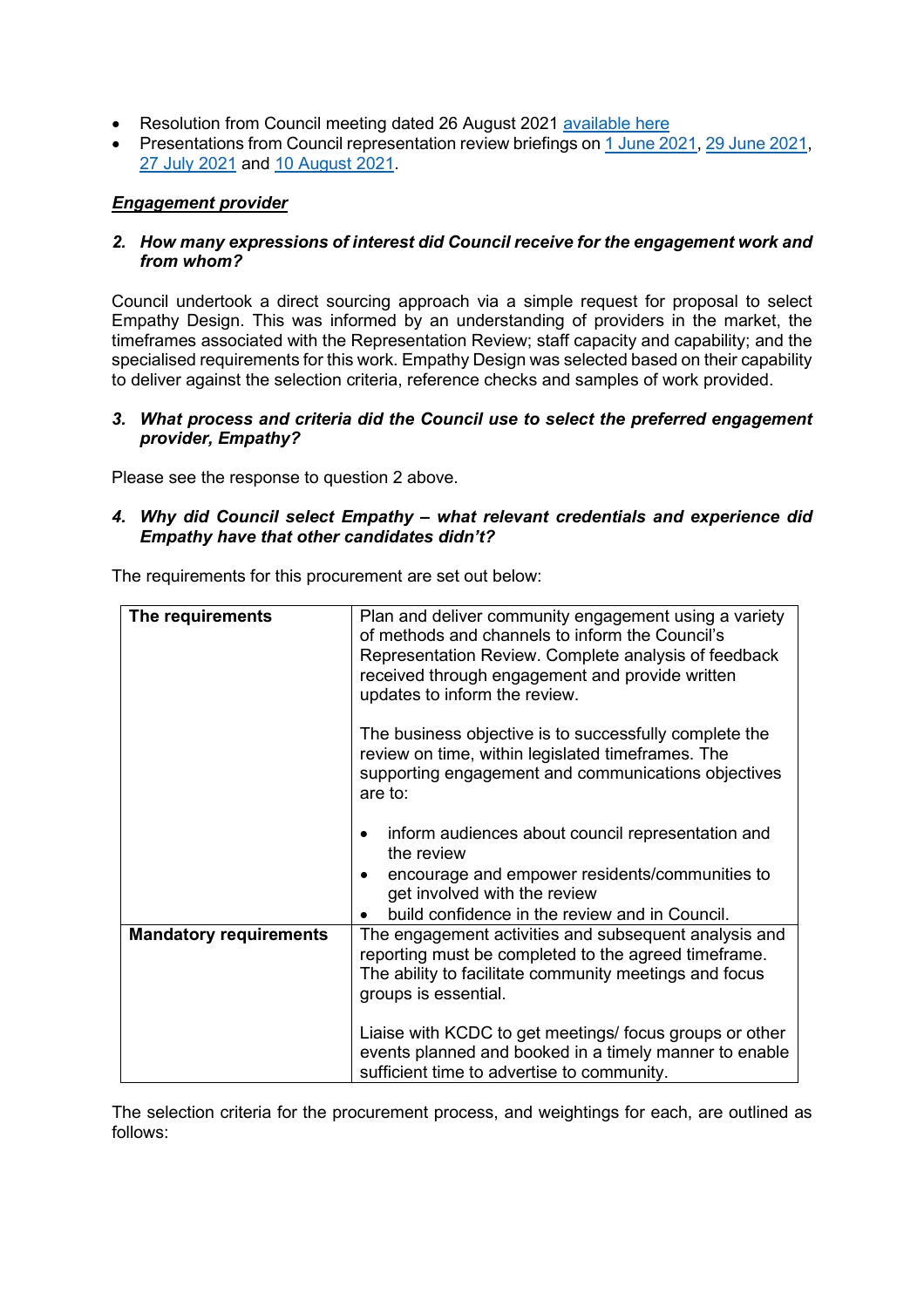- Experience delivering consultation or engagement of a similar type in a local government context (25%)
- Innovative thinking in approach that demonstrates a good understanding of our requirements (25%)
- Experience in facilitating community meetings (25%)
- Experience in analysing and reporting on submissions (25%).

The evaluation method was based on target price. Council also completed reference checks and requested samples of outputs from similar projects undertaken by the supplier.

Empathy design was selected on their ability to fulfil the above requirements and selection criteria, as well as the outcome of reference checks and sample outputs.

#### *5. What is/was the cost of the consultant, Empathy?*

The total cost of the consultant for preliminary engagement activities is \$85,000, and a summary of the activities undertaken with this total cost is attached to this letter.

#### *Research*

#### *6. Which groups and how many individuals did Empathy/Council engage with during the 'three phases of engagement and design research' (refer to Empathy memo: 'Community insight to inform and inspire Kāpiti Coast District's representation arrangements, 9 July 2021'), and any other subsequent phases it conducted?*

Pages 6 through 9 of Empathy's Community Voice report outline the approach to the community engagement and design research, and in order to assist with responding to your request for information, Empathy have provided the following additional information:

*"We used five different design research activities. Each was chosen and tailored to achieve the purpose of different phases of work, to ensure we heard from a wide mix of people, and to provide the robust and well-rounded understanding in a cost-effective way.*

*In the design research, we only sought and analysed input from people who are eligible to vote in Kāpiti Council elections. We analysed input from people who live in Kāpiti, and people who own property in Kāpiti but live elsewhere.*

*Three of the five activities – street intercept interviews, market pop-ups, online survey – did not involve prior recruitment of people. If people are eligible to vote in Kāpiti Council elections, we sought their contribution.*

*From time to time, people younger than voting age contributed, with permission from their guardian. For example, whole families would chat to us at the market pop-ups. We set that information aside for analysis.*

*People in specific geographic catchments were invited to come to each community workshop. People were invited by way of an unaddressed paper invitation placed in letterboxes. No other criteria was imposed.* 

*We recruited and scheduled people for the long semi-structured interviews. We specifically targeted people unlikely to engage in the process otherwise. As a base screening, we asked whether people had put their view forward to council over the last six months. We asked this in a few different plain-English ways, and asked the nature of the input and frequency of prior input. As such, we started with a quantitative screening, then added a*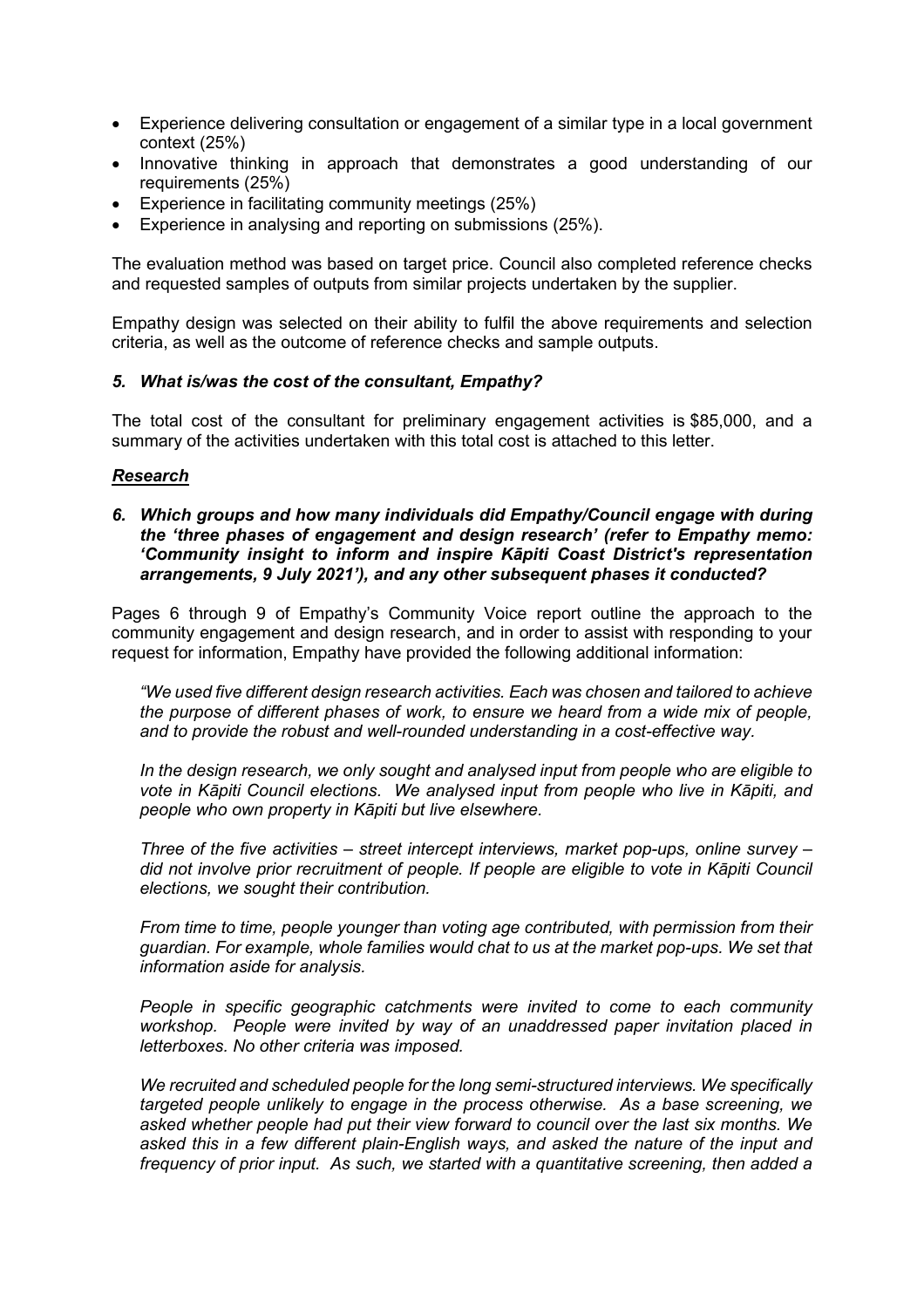*qualitative screening to ensure we were targeting people unlikely to engage in the process otherwise.*

*In addition to meeting that base qualifying criteria, we aimed for a mix of other demographics in our semi-structured interviews – suburbs of residence, age, sex, income level, and employment type. We asked additional questions to allow us to get a mix of those criteria.*

*The people we spoke with from Paekākāriki did not meet our base qualifying criteria. Even when we dropped the threshold to three months (i.e. they had not put their view forward to council in the last three months), only a few people passed that screening question. They were then removed from consideration on further questioning, based on their likelihood of engaging with the process in other ways.*

*We used targeted direct channels to invite people. We started with a small database of people who are known to our recruitment specialist. That did not prove fruitful, as people who were interested in taking part did not meet our qualifying criteria. As a next step, we used telephone directories and cold-called people. We also engaged two people who had responded to us approaching and recruiting them on the street, who met the qualifying criteria.*

*We did not fact-check people's credentials for any of the design research activities. It is possible a person did not accurately respond to questions about living or owning property in Kāpiti, or prior engagement with council. But asking the questions clearly, our method of initial engagement – letterbox drop, cold-calling through white pages, advertisements in council channels, etc – and the responses received give us confidence that participants meet our criteria."*

Empathy have advised they are not able to provide specific demographic information on respondents and interviewees who participated in preliminary engagement activities as this information is held in confidence, please see the detail below. As Council does not hold this information, we must decline this aspect of your request for information under section 17(g) of the Act.

*"Tabulated results are held in confidence by the core project team. People we engaged with were promised that individual responses would not be shared. Even if name and contact details are removed, responses are very contextualised to each person's life, and is largely deemed to be 'person-identifying information'.*

*It is Empathy's policy to not share field notes or individual summaries of conversations except when strict protocol is agreed and established at the beginning of projects. This is a very rare occurrence. Putting those protocols in place for this project would have significantly impacted the quality, quantity and specificity of information received from people. That approach was not appropriate for this project."*

#### *7. How were these groups and individuals selected?*

Information on the criteria for recruitment of participants to engagement activities is set out at page 8 of the Empathy Community Voice memo, which is publicly [available here.](https://www.kapiticoast.govt.nz/media/40208/community-voice-for-representation-review-2021.pdf)

In addition, please see the response to question 6 above.

## *8. Did Empathy/Council engage with/seek the views of established groups representing significant communities of interest, e.g. existing ratepayer representative groups and, if so, which ones?*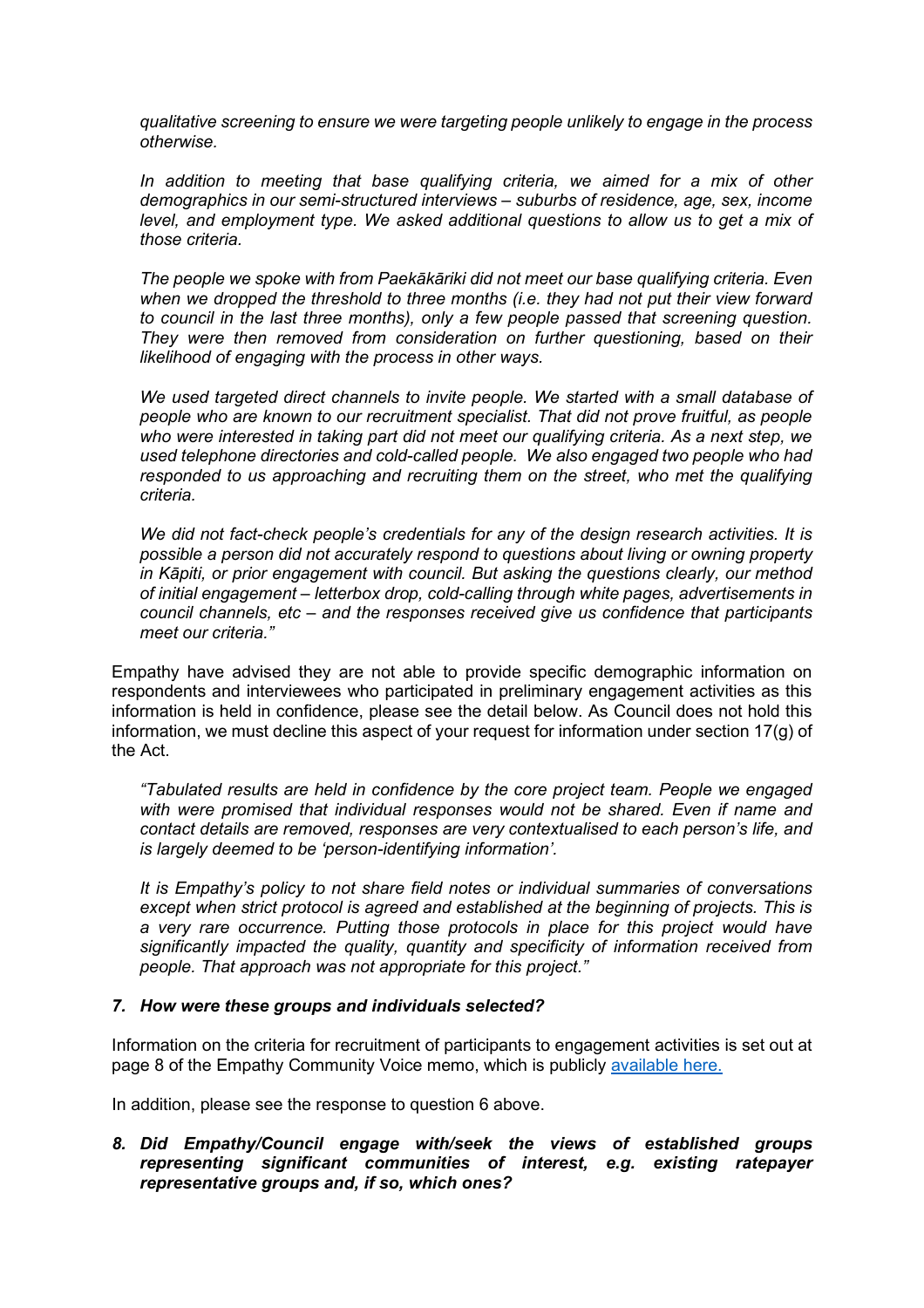As outlined in the **Empathy Community Voice report**, in addition to preliminary engagement activities undertaken by Empathy Design, Council officers engaged with its Community Boards, Te Whakaminenga o Kāpiti, the Accessibility Advisory Group, Older Persons Council and the Youth Council as part of preliminary engagement activities.

As the initial proposal is now open for formal consultation, Council invites submissions from all other interested individuals and groups. Submissions close on 4 October 2021 and can be made here: [Representation Review | Have Your Say | Kāpiti Coast \(kapiticoast.govt.nz\)](https://haveyoursay.kapiticoast.govt.nz/representation-review)

#### *9. Given the Council's preferred option is to abolish the Waikanae Ward, did it seek the view of iwi and Waikanae ratepayer representative groups such as the Waikanae Beach Residents Society Incorporated?*

Council engaged with the Waikanae Community Board and with its iwi partners throughout the review process. We are aware that members of the Waikanae Beach Residents Society Incorporated participated in an engagement session held in Waikanae Beach that was actively promoted to Waikanae Beach residents. Further information on the research and engagement process is set out within the [Council agenda and report dated 26 August 2021](https://kapiticoast.infocouncil.biz/Open/2021/08/CO_20210826_AGN_2304_AT_WEB.htm) and Council representation review briefings on [1 June 2021,](https://www.kapiticoast.govt.nz/media/40270/council-briefing-presentation-01-jun-21.pdf) [29 June 2021,](https://www.kapiticoast.govt.nz/media/40273/council-briefing-presentation-29-jun-21.pdf) [27 July 2021](https://www.kapiticoast.govt.nz/media/40272/council-briefing-presentation-27-jul-21.pdf) and [10 August](https://www.kapiticoast.govt.nz/media/40271/council-briefing-presentation-10-aug-21.pdf)  [2021.](https://www.kapiticoast.govt.nz/media/40271/council-briefing-presentation-10-aug-21.pdf)

#### *10. If Empathy/Council did not engage with ratepayer representative groups, given this is an important democracy review with significant proposed changes to representation – why didn't they?*

The purpose of preliminary engagement activities was to gather and analyse the community perspective to support Council in developing a representation model that provides for fair and effective representation, as well as representation of the district's different communities of interest.

Engagement and research activities were designed to ensure Council heard from a wide range of people and to provide robust and well-rounded analysis in time and cost-efficient way.

As the initial proposal is now open for public consultation, this is the opportunity for all groups and individuals within the community to make a submission and have their say on what the representation model for the district should look like. Submissions close on 4 October 2021 and can be made here: [Representation Review | Have Your Say | Kāpiti Coast](https://haveyoursay.kapiticoast.govt.nz/representation-review)  [\(kapiticoast.govt.nz\)](https://haveyoursay.kapiticoast.govt.nz/representation-review) This opportunity has been promoted widely in an attempt to ensure broad awareness of the consultation.

### *11. What is meant by 'targeted' research and how was the 'targeted' research conducted? (refer to: 29 June 2021 presentation of options to elected members: "Our approach so far – targeted research and engagement to understand the community voice.")*

'Targeted' refers to the approach taken by Empathy Design to select participants for design research activities, as well as the design research approach that was adopted. Refer to the additional information provided by Empathy Design in response to question 6 above.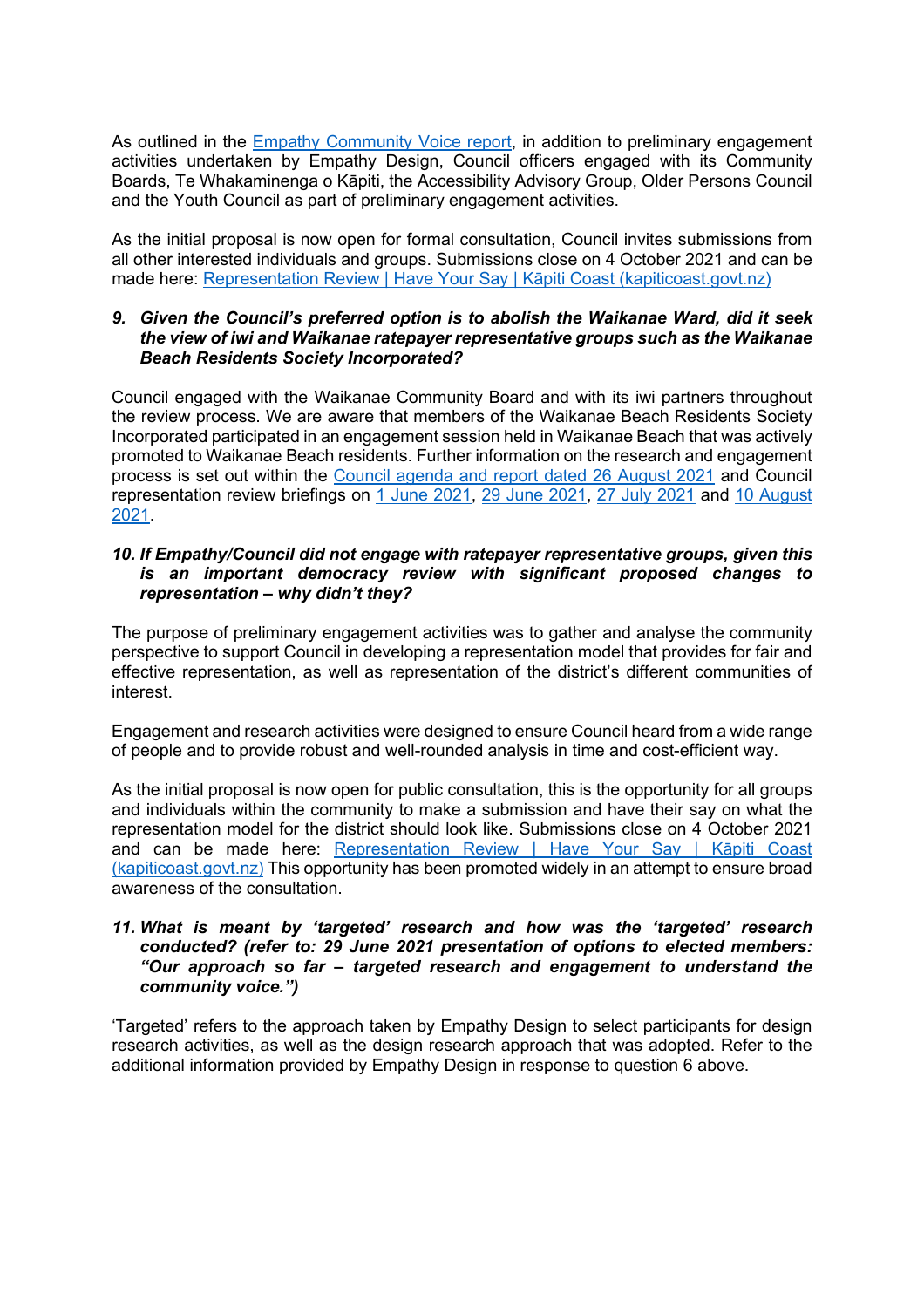#### *12. What questions were asked during the 'pre-consultation'/research process conducted by Empathy/Council and what were the statistical responses?*

This information is already publicly available in response to another LGOIMA request and is [available here.](https://www.kapiticoast.govt.nz/media/40403/2122-57-signed-response-redacted.pdf)

#### *13. Were participants asked the question – "is there a need for change?"*

Participants were not asked the question "is there a need for change?". Further information related to this question is publicly available, as outlined in response to question 12 above.

#### *Sequencing*

#### *14. When did the Council first raise awareness of the representation review with the community and through what channels?*

Preliminary engagement activities related to the current representation review commenced in February 2021 as outlined in the [Council agenda and report dated 26 August 2021.](https://kapiticoast.infocouncil.biz/Open/2021/08/CO_20210826_AGN_2304_AT_WEB.htm)

*15. Why was the representation review, given its significance to ensuring/maintaining democracy, not flagged in the Long-term Plan 2021- 41 community consultation document 'Securing our future – what matters most Kapiti', as Council did with about the upcoming consultation on Council's growth strategy? (Democracy matters a lot!)*

The consultation document focuses on main topics for feedback including four key decisions Council needed community feedback on.

Representation reviews are a legislative requirement for every local authority, governed by the Local Electoral Act 2001. In addition to seeking preliminary engagement from across the district, Council is currently consulting on this proposal.

As an important project for our district, the representation review is referred to in the Long-Term Plan 2021-41 at page 225.

#### *16. Why, given the significance and of where future growth of the district occurs and impact on representation, has the Council not consulted with Kapiti Coast District ratepayers and residents on the Growth Strategy before consulting on the Representation Review proposal?*

Council is governed by legislative timeframes in conducting the representation review and must give notice of its final proposal by 17 November 2021 at latest. As such, Council is not able to determine the timing of its formal consultation process to ensure it aligns with other projects such as the Growth Strategy.

#### *17. Why is Council only providing Kapiti Coast District ratepayers and residents with a one-month submission period for something as significant as the changes proposed in the Representation Review?*

• *Compare this to the time given to Councils to evaluate and provide feedback on the Three waters reform (as noted by the Kapiti Coast District Council chief executive: "While the proposal has taken some 18 months to develop, we've been given an eight-week window to evaluate the WICs analysis and provide feedback. That's not long.")*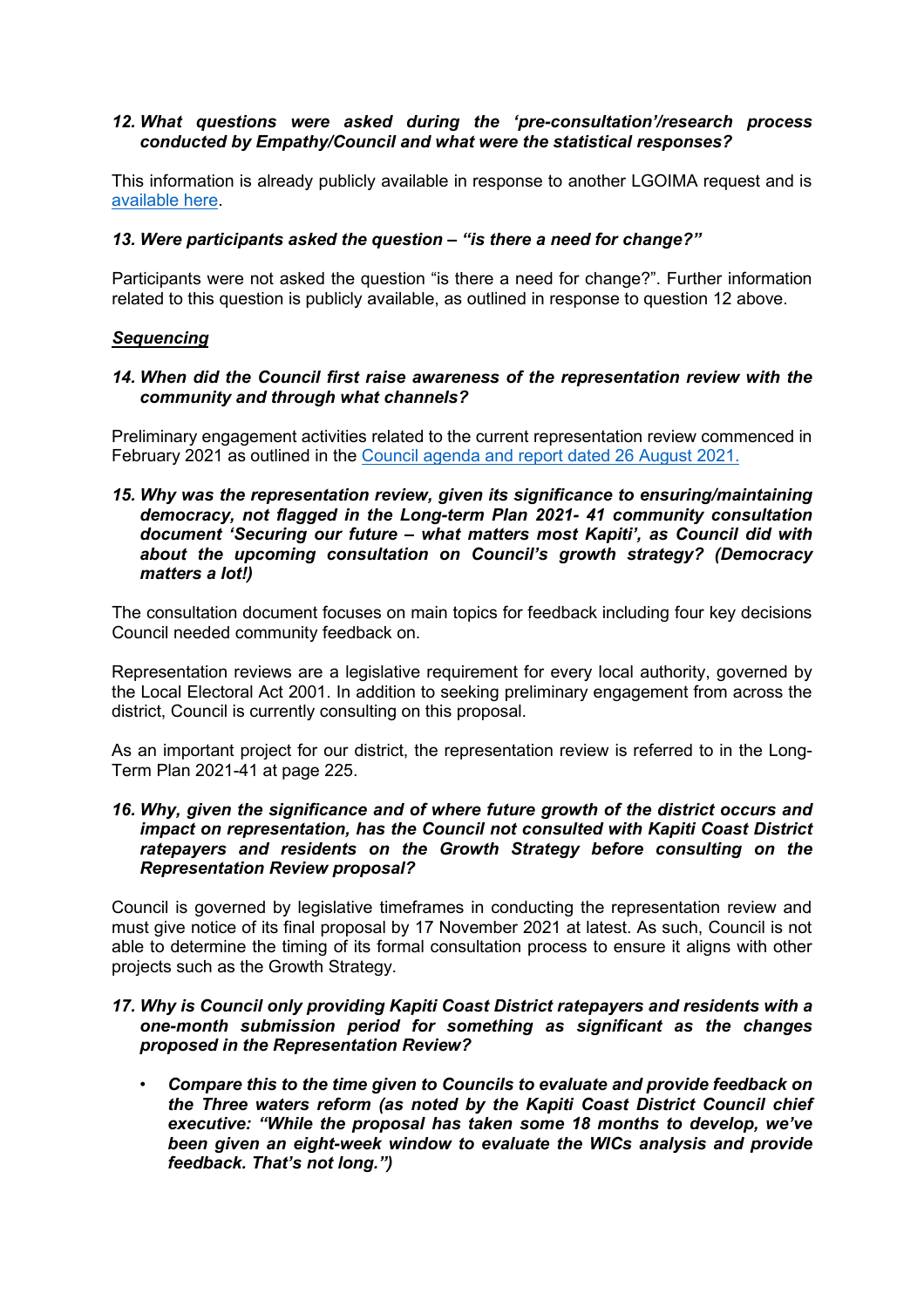- *From what I can ascertain on the Council's website, the representation review started at least, if not before 4 August 2020 when it first briefed elected members. This means the Council's Representation Review proposal has taken at least 13 months, but the community has only been given four weeks to evaluate and provide feedback. (Statistically, that's a lesser/inferior period of time than Council's being given to evaluate and provide feedback on the Three waters reform.)*
- *According to Council's timetable, LGC determination is not due until 10 April 2022, so Council has given itself a generous four-month window between appeal objection period (20 December 2021) and LGC determination (10 April 2022).*

As outlined in response to question 16 above, Council is governed by legislative timeframes in conducting a representation review and must give notice of its final proposal by 17 November 2021 at the latest. There are a number of process requirements that must be considered as part of a representation review as well as decisions that must be made leading up to and as part of a representation review. For example, prior to commencing its representation review, Council was required to consider which voting system to adopt and whether to establish a Māori ward. The specific timing of this Council's adoption of its initial proposal and the resulting consultation, at the end of the period allowed for this in legislation, was selected to as to avoid an overlap between Representation Review consideration and decision making and the Long-Term Plan process.

Detailed information on the matters that must be determined as part of a representation review and decisions leading up to Council's current representation review are outlined in the [Council](https://kapiticoast.infocouncil.biz/Open/2021/08/CO_20210826_AGN_2304_AT_WEB.htm)  [agenda and report dated 26 August 2021.](https://kapiticoast.infocouncil.biz/Open/2021/08/CO_20210826_AGN_2304_AT_WEB.htm)

Please also refer to the [Local Government Commission Representation Review Guidelines](http://www.lgc.govt.nz/assets/Uploads/Representation-Review-Guidelines-2021.docx) for further information.

## *18. Why is something so fundamentally important to democracy, being rushed through before Central Government's review of Local Government?*

The representation review that Council is currently undertaking is a statutory requirement under the Local Electoral Act 2001 and as such Council's do not have a discretion to opt out of the process due to other factors such as Central Government's review of Local Government.

## *Representation and communities of interest*

# *19. On what basis does Council consider 10 is the "optimum number of councillors"?*

Further information in response to this question is publicly available within the following documents:

- [Council agenda and report dated 26 August 2021](https://kapiticoast.infocouncil.biz/Open/2021/08/CO_20210826_AGN_2304_AT_WEB.htm) you can also watch a recording of the Council meeting and deliberation here – [Part 1](https://www.youtube.com/watch?v=Lumxwdax0Oc) and [Part 2\)](https://www.youtube.com/watch?v=Q7iStfpjuOg)
- Representation review discussion document ['Have your say'](extension://ieepebpjnkhaiioojkepfniodjmjjihl/data/pdf.js/web/viewer.html?file=https%3A%2F%2Fehq-production-australia.s3.ap-southeast-2.amazonaws.com%2F21c51ef43d391ac5b48e0d49683108a115c07584%2Foriginal%2F1630548893%2F18fa191b6ac6592a173af94ed9ed10a7_Representation-review-fresh-look-local-democracy-booklet.pdf%3FX-Amz-Algorithm%3DAWS4-HMAC-SHA256%26X-Amz-Credential%3DAKIAIBJCUKKD4ZO4WUUA%252F20210915%252Fap-southeast-2%252Fs3%252Faws4_request%26X-Amz-Date%3D20210915T021241Z%26X-Amz-Expires%3D300%26X-Amz-SignedHeaders%3Dhost%26X-Amz-Signature%3Db7bccce5575c7eaf5e740a9cd5592ac7994276a6ed201fe3fe122f3004e01c24)
- Resolution from Council meeting dated 26 August 2021 [available here](https://www.kapiticoast.govt.nz/media/40378/council-resolution-rep-review-initial-proposal-26-aug-2021.pdf)
- Presentations from Council representation review briefings on [1 June 2021,](https://www.kapiticoast.govt.nz/media/40270/council-briefing-presentation-01-jun-21.pdf) [29 June 2021,](https://www.kapiticoast.govt.nz/media/40273/council-briefing-presentation-29-jun-21.pdf) [27 July 2021](https://www.kapiticoast.govt.nz/media/40272/council-briefing-presentation-27-jul-21.pdf) and [10 August 2021.](https://www.kapiticoast.govt.nz/media/40271/council-briefing-presentation-10-aug-21.pdf)
- *20. What is particularly distinct about Ōtaki's 'community of interest'? ("Ōtaki is one of the very distinct communities of interest so it is good that they are essentially a separate ward." Source: Council's 5 August 2021 briefing to Community Boards on their preferred option.)*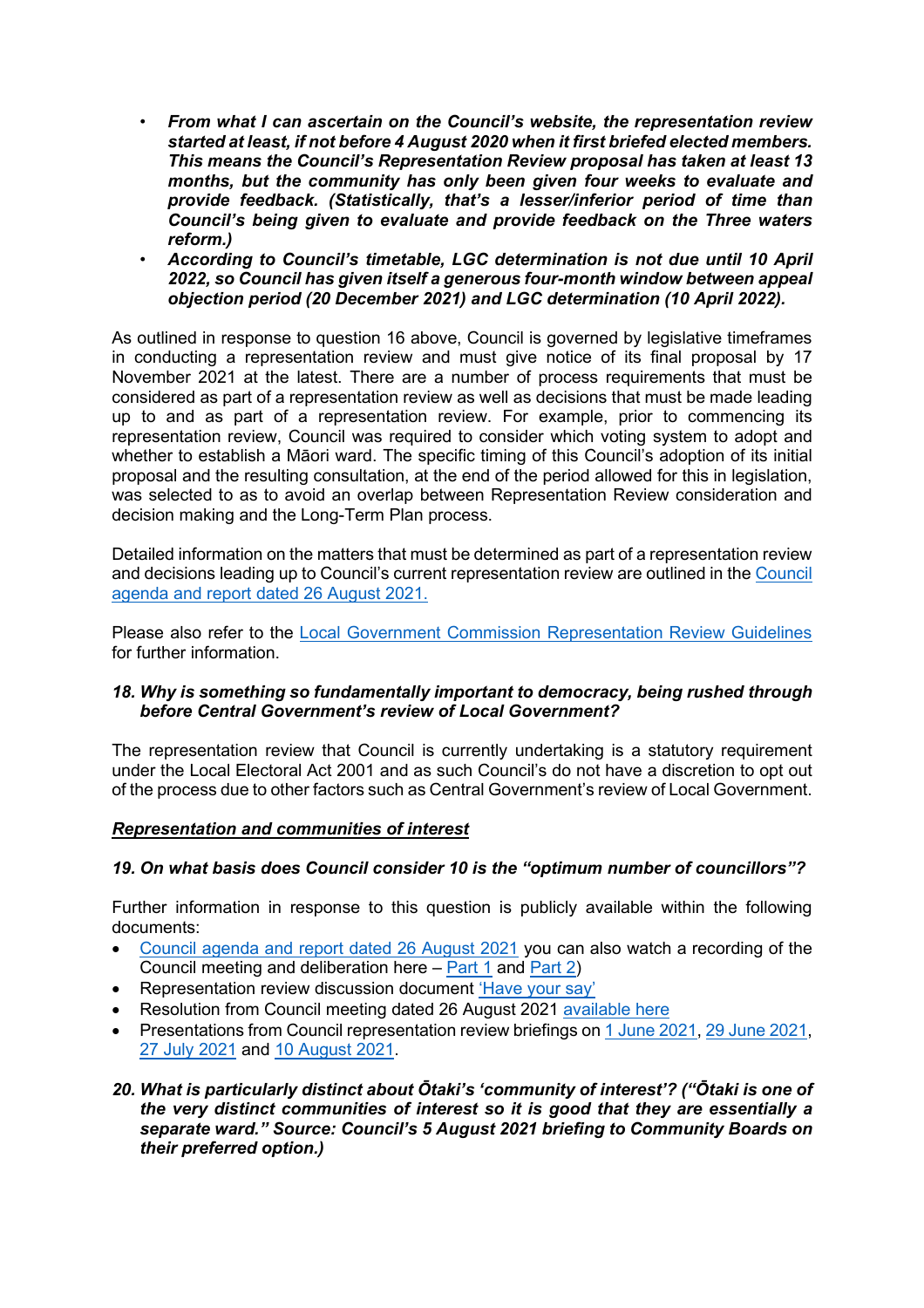Further information in response to this question is publicly available in the [Empathy](https://www.google.co.nz/url?sa=t&rct=j&q=&esrc=s&source=web&cd=&cad=rja&uact=8&ved=2ahUKEwjG17Cw6pPzAhW2yzgGHQsgBpUQFnoECAQQAQ&url=https%3A%2F%2Fwww.kapiticoast.govt.nz%2Fmedia%2F40208%2Fcommunity-voice-for-representation-review-2021.pdf&usg=AOvVaw2cBtkNO94Hpmn7_nsxst_J)  [Community Voice report.](https://www.google.co.nz/url?sa=t&rct=j&q=&esrc=s&source=web&cd=&cad=rja&uact=8&ved=2ahUKEwjG17Cw6pPzAhW2yzgGHQsgBpUQFnoECAQQAQ&url=https%3A%2F%2Fwww.kapiticoast.govt.nz%2Fmedia%2F40208%2Fcommunity-voice-for-representation-review-2021.pdf&usg=AOvVaw2cBtkNO94Hpmn7_nsxst_J)

### *21. Why does Council consider Waikanae no longer meets its 'community of interest' definition compared to Ōtaki?*

Council does not consider that Waikanae is no longer a community of interest. Preliminary research and engagement activities identified different communities of interest within the district, including some communities of interest that were more similar (Waikanae and Paraparaumu), and others that were more distinct (Ōtaki and Paekākāriki).

Further information on the findings from the preliminary engagement are publicly available as follows:

- [Council agenda and report dated 26 August 2021](https://kapiticoast.infocouncil.biz/Open/2021/08/CO_20210826_AGN_2304_AT_WEB.htm) you can also watch a recording of the Council meeting and deliberation here  $-$  [Part 1](https://www.youtube.com/watch?v=Lumxwdax0Oc) and [Part 2\)](https://www.youtube.com/watch?v=Q7iStfpjuOg)
- **[Empathy Community Voice report.](https://www.google.co.nz/url?sa=t&rct=j&q=&esrc=s&source=web&cd=&cad=rja&uact=8&ved=2ahUKEwjG17Cw6pPzAhW2yzgGHQsgBpUQFnoECAQQAQ&url=https%3A%2F%2Fwww.kapiticoast.govt.nz%2Fmedia%2F40208%2Fcommunity-voice-for-representation-review-2021.pdf&usg=AOvVaw2cBtkNO94Hpmn7_nsxst_J)**

#### *22. Was Waikanae's special place in history taken into account when a decision was made to abolish the Waikanae Ward? (Refer: 'Waikanae' – Chris and Joan Maclean, in particular pages: 23, 27, 31, 35, 45, 49).*

As is prescribed in legislation and guidance from the Local Government Commission, Council considered a range of factors and considerations in reaching the decision to adopt the initial proposal for public consultation on 26 August 2021. This is outlined in the [Council agenda and](https://kapiticoast.infocouncil.biz/Open/2021/08/CO_20210826_AGN_2304_AT_WEB.htm)  [report dated 26 August 2021.](https://kapiticoast.infocouncil.biz/Open/2021/08/CO_20210826_AGN_2304_AT_WEB.htm) Council did not specifically refer to the book 'Waikanae' by Chris and Joan Maclean, or the information outlined within, in carrying out this exercise.

### *Options and final selection*

## *23. How many options in total were developed before developing a short-list of four then one preferred option?*

On 1 June 2021 the engagement and research findings and the design principles elicited from them were presented to Council, community boards and iwi representatives. Early input was sought on the development of representation options by way of a high-level discussion about three different concepts.

Council's representation review project team conducted a workshop to explore a range of potential representation scenarios in an effort to identity high-level concepts or options that best balanced the community views represented in the design principles, the input from elected members and iwi, and the legislative requirements. The relative strengths and weaknesses of each were considered in relation to ward size, the placement of boundaries, etc. Of these high-level options, four were shortlisted for further work and consideration, that best balanced the different requirements, design principles and feedback which were considered during the Council briefing on 29 June 2021. Please refer to the information provided in response to question 1 for further reference.

#### *24. What were all the options?*

To select the options that were shortlisted for Council consideration, a number of different scenarios were explored by Council's representation review project team. Working documents produced by the project team are declined on the basis that the exchange will inhibit the future exchange of free and frank expression and consequentially prejudice the effective conduct of public affairs under section 7(2)(f)(i) of LGOIMA.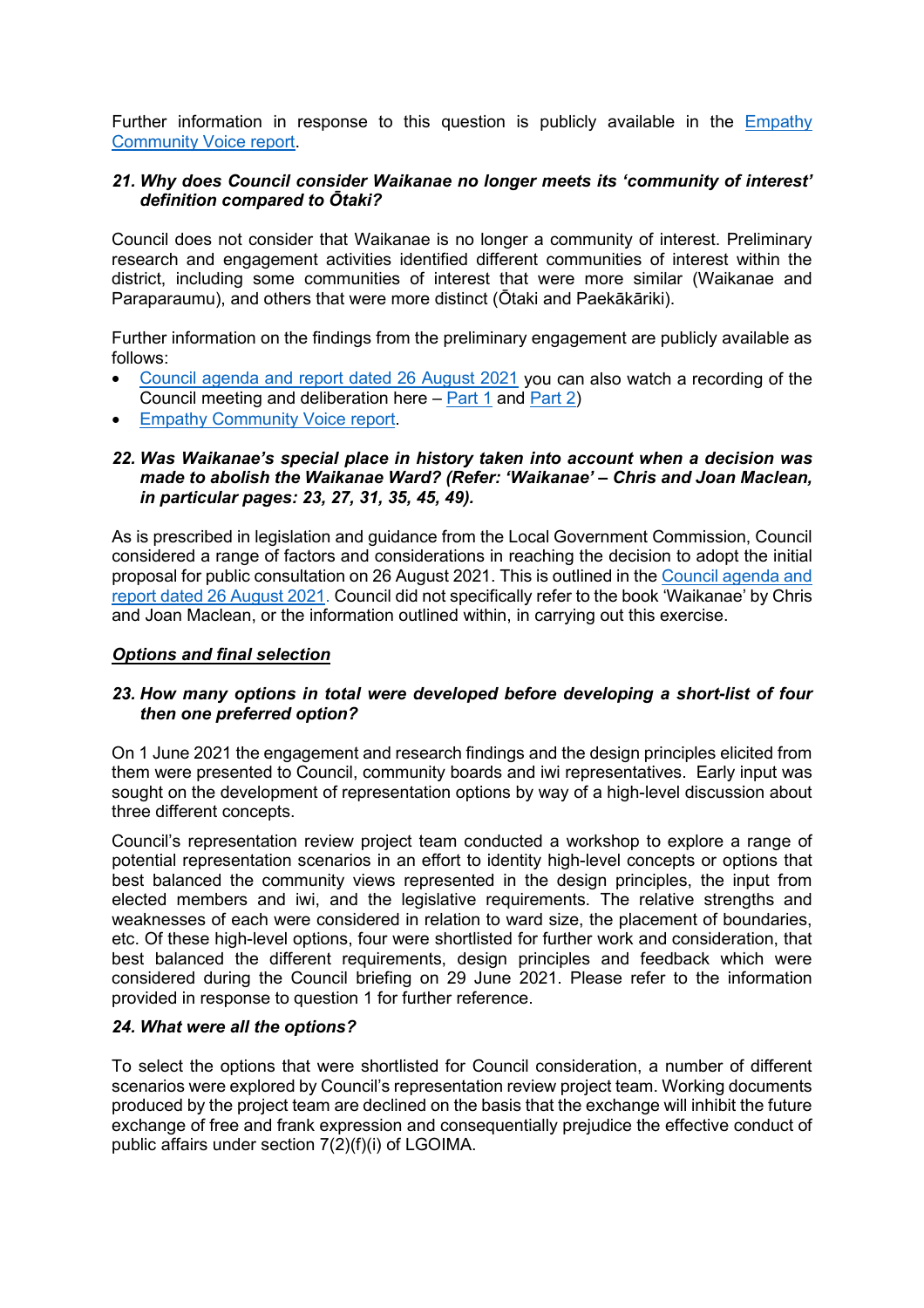#### *25. Was an option included:*

• *that provided Waikanae with more than one Ward Councillor (as currently with Paraparaumu)?*

The options that were considered did not include the Waikanae ward in its current form; however, some of the options considered did include more than one ward councillor for this area. Please refer to the information publicly available in response in question 1 and in particular the presentation for the Council briefing on 29 June 2021.

• *that supported the community boards through providing secretariat support, more communications and engagement support etc i.e. the points made when 'selling' the proposed model to the elected members of 'Supporting a more direct relationship between councillors and communities'?*

Some of the options that were considered at the Council briefing on 29 June 2021 included community boards. At this stage, options were high level and did not comprehensively address all the specifics referred to in your question such as 'secretariat support, more communications and engagement support'; however, these considerations were discussed by Councillors in considering the different options and ultimately, deciding on an option for the initial proposal. Please refer to the information publicly available in response to question 1.

#### *26. How were the options evaluated?*

Please refer to the response at question 23 above.

## *27. What were the individual weightings given to each of the criteria (design principles?) against which the options were evaluated?*

Please refer to the response at question 23 above. Individual weightings were not given to each of the criteria due to the design approach taken and this is not a requirement in developing options for an initial proposal in a representation review.

#### *28. Was the rates burden vis a vis the different wards/communities of interest taken into account in the criteria i.e. ensuring an appropriate level of voice in proportion to the rates the different (existing) Wards pay?*

No. The proportion of rates paid within each ward is not one of the factors the Council is required to take into account when considering representation.

#### *29. What was the statistical analysis of the 'research' against each of the criteria i.e. how did each of the criteria score – e.g. how many people agreed, disagreed with each of the criteria?*

We did qualitative research, and it is not good practise to treat qualitative data in a quantitative way, as your question asks us to do. We have not analysed the feedback in that way and are unable to provide the figures you ask for. Refer also to the response to question 6 above.

*30. If, as one of Council's presentations to elected members on Council's website mentioned, only 150 people (0.26% of Kapiti Coast District's population estimated as at 30 June 2020, which is a statistically unrepresentative number of people), participated in the 'pre-consultation'/research process, and the recommended options were developed based on their responses, how can Council:*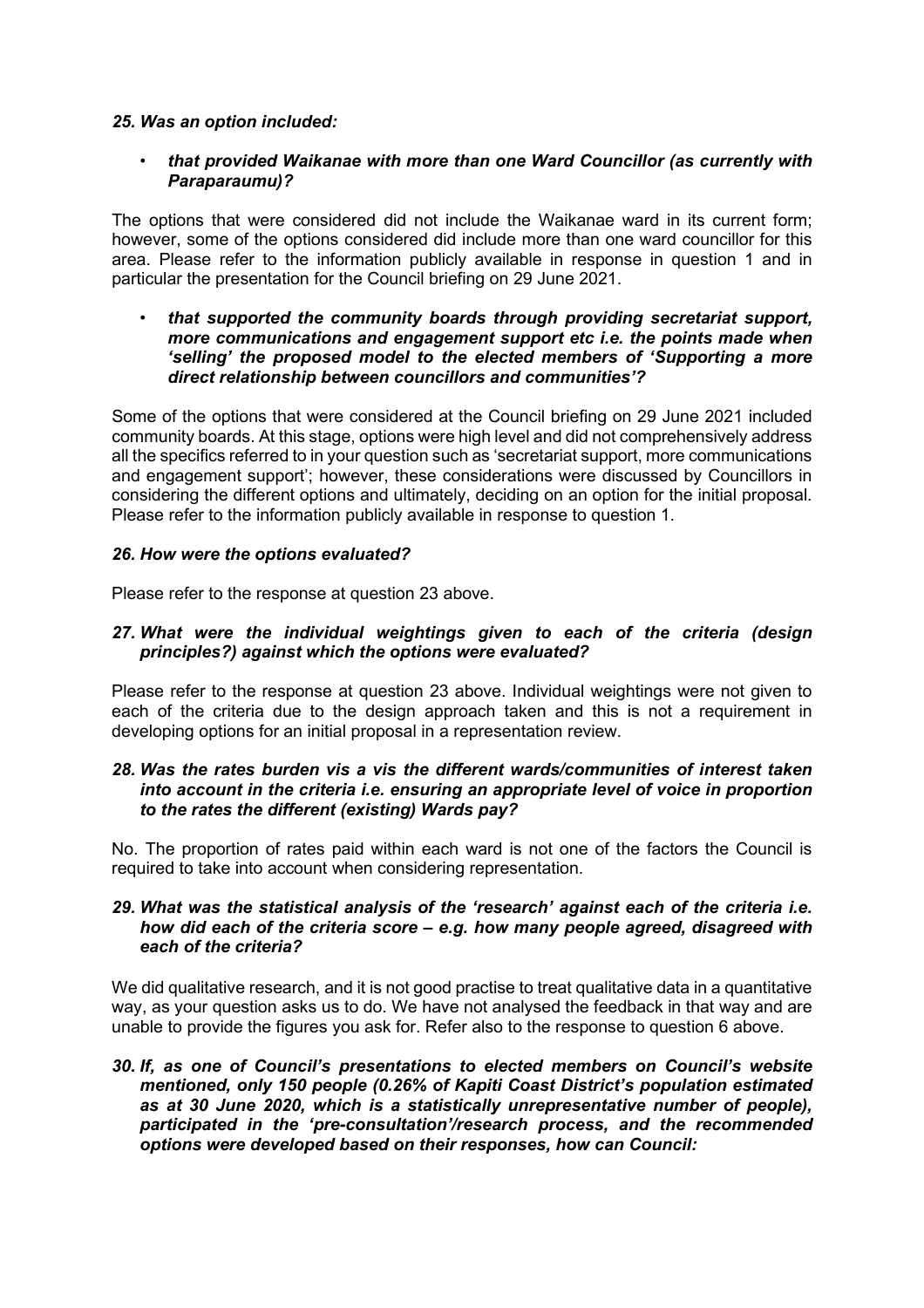- *justify the options it put forward to elected members?*
- *justify the preferred option it is now asking ratepayers and residents to provide feedback on?*
- *justify the process used in the 2021 Representation Review and preferred option to the Local Government Commission, and any other independent body a ratepayer/resident could make a complaint to?*

In response to your three points above, information on the approach taken is set out in the [Council agenda and report dated 26 August 2021](https://kapiticoast.infocouncil.biz/Open/2021/08/CO_20210826_AGN_2304_AT_WEB.htm) and the other information referenced in response to question 1 above. Further information in response to this question does not exist and is therefore declined under section 17(e) of the LGOIMA.

# *Preferred option*

- *31. If the 'design principles were intended to guide selection of the preferred solution, why is the preferred option inconsistent with the majority of the design principles? i.e: (taken from presentation given to community boards 5 August 2021)* 
	- *Reflect distinct geographic communities of interest*
		- *o Perception achieved through smaller wards and careful placement of boundaries*
	- *Help ensure high-calibre representatives*
		- *o Perception: achieved through bigger wards, at large*
	- *Don't spread councillors too thin, ensure they can get across the people and issues*
		- *o Perception: achieved through small wards, more councillors*
	- *Support councillors' responsibility to reach out and hear from the community*
		- *o Perception: achieved through small wards, community panels, community boards, council officers, (some concerns with that too)*
	- *Ensure minority voices are heard, not overshadowed*
		- *o Perception: achieved through careful boundary placement, and/or at large and not spreading councillors too thin*
	- *Support the likelihood of councillors coming from across the district*
		- *o Perception: achieved through small wards*
	- *Give more focus to in-need suburbs, tackle inequity, foster equity*
		- *o Perception: achieved through ward councillors who see local issues, and at large councillors who look across the district*
	- *Build barriers to parochialism, support ability to look across the district, make it easier to do what's best for Kapiti as a whole*
		- *o Perception: achieved through councillors coming from across the district yet not having to answer to their wards*
	- *Ensure councillors hear from a diverse range of community voices, not just one type*
		- *o Perception: majority perception this is not achieved through another layer of elected representatives*
		- *o Minority perception this could be achieved by strengthening the role of community boards.*

As outlined in response to question 23 above, the design principles fed into the development of options for the initial proposal. Council does have a further comment in relation to the inference that the preferred option is inconsistent with the majority of the design principles.

Part of the information you have requested is attached. However, we have decided to refuse your request for information which relates to Council working documents (refer to question 24 above) which is withheld under the following section of the LGOIMA: